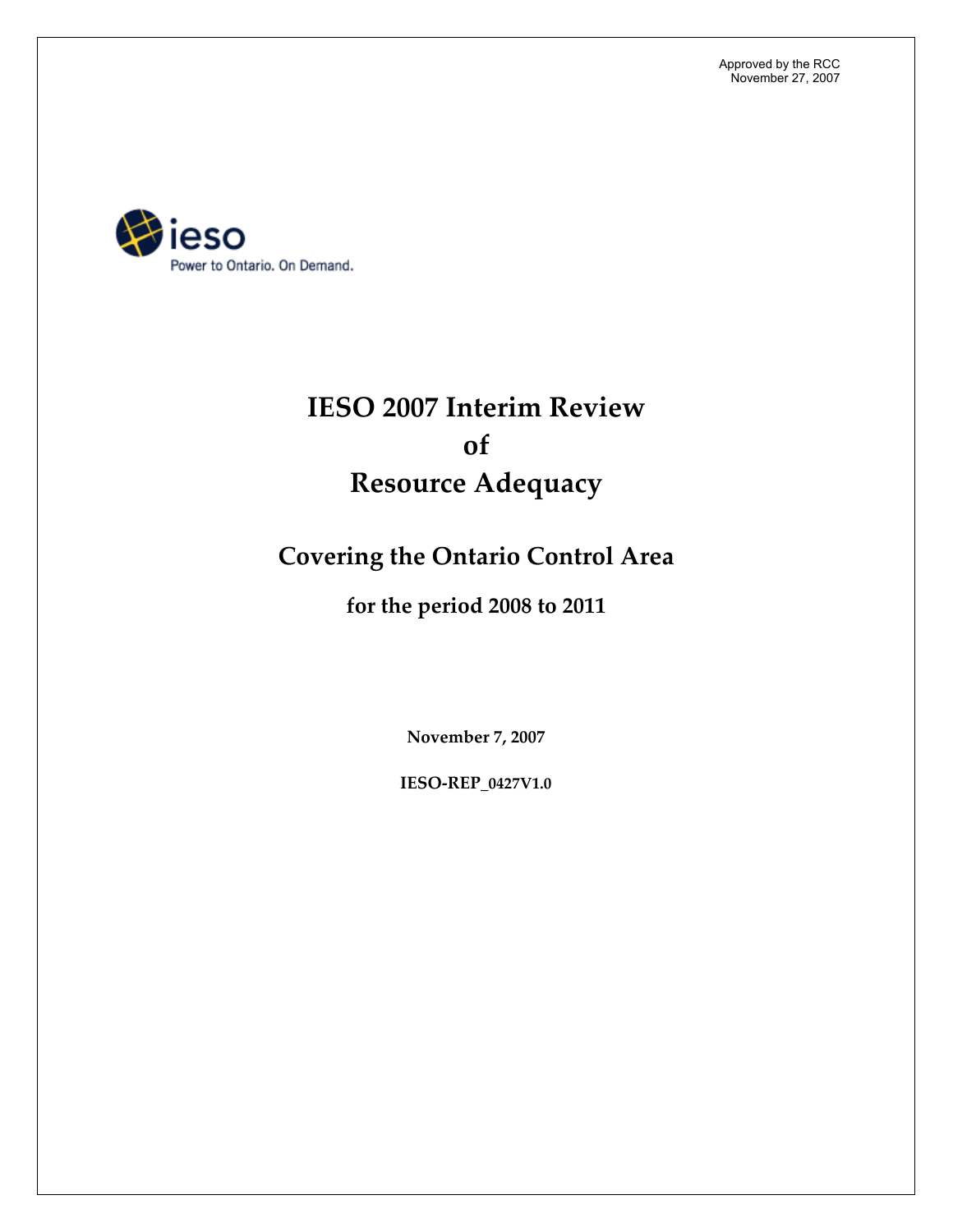This page intentionally left blank.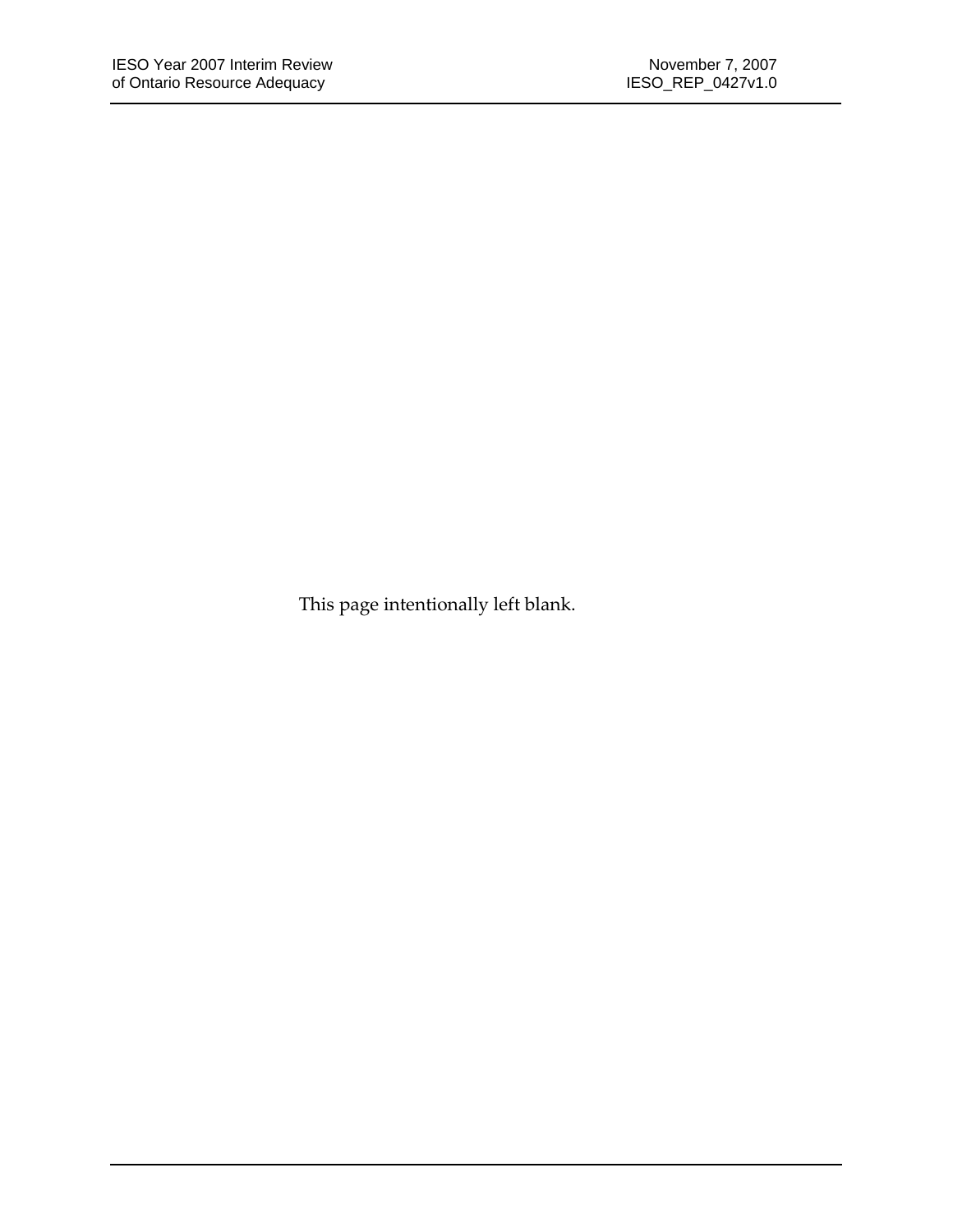## **1 EXECUTIVE SUMMARY**

The Independent Electricity System Operator (IESO) submits this assessment of resource adequacy for the Ontario control area to comply with the Reliability Assessment Program established by Northeast Power Coordinating Council (NPCC). This 2007 Interim Review of Resource Adequacy covers the study period from 2008 through 2011, and highlights changes since the last Comprehensive Review was conducted in 2006. The guidelines for the review are specified in the NPCC Document B‐8 entitled, "*Guidelines for Area Review of Resource Adequacy"* (Revised: November 29, 2005).

This Interim Review identifies changes in assumptions from the 2006 Comprehensive Review, including changes to facilities and system conditions, generation resources availability, load forecast, electricity sector regulations, and the impact of these changes on the overall reliability of the Ontario electricity system.

The assessment makes comparisons with the most recent Comprehensive Review, which was completed in 2006.

This 2007 Interim Review indicates that Ontario will be able to meet the NPCC resource adequacy criterion that requires an LOLE value of less than 0.1 days/year for all years from 2008 to 2011. For the calendar year of 2008, some reasonable level of imports may be needed to meet the criterion.

Changes to the Ontario electricity sector have resulted in more certainty in the amount of new resources expected to come into service in Ontario and the Integrated Power System Plan for Ontario is expected to have beneficial effects on the long-term supply-demand situation of the province.

#### **2 INTRODUCTION**

The information presented in this 2007 Interim Review of resource adequacy covers the forecast period from 2008 through 2011.

The previous Comprehensive Review was submitted at the November 2006 meeting of the Reliability Coordinating Committee. Comparisons between this review and the November 2006, "IESO 2006 Comprehensive Review of Ontario Resource Adequacy" review are included in this report.

# **3 ASSUMPTION CHANGES**

#### **3.1 Demand Forecast**

I

Table 3.1 shows the summer peak demand forecast for the 2006 Comprehensive Review and for the 2007 Interim Review, if no reduction due to conservation is reflected. For the median demand growth scenario, the peak demand forecast at the time of the summer peak is now about 220 to 440 MW lower, when compared to the 2006 Comprehensive Review forecast. The general decrease in forecast demand is due, in part, to lower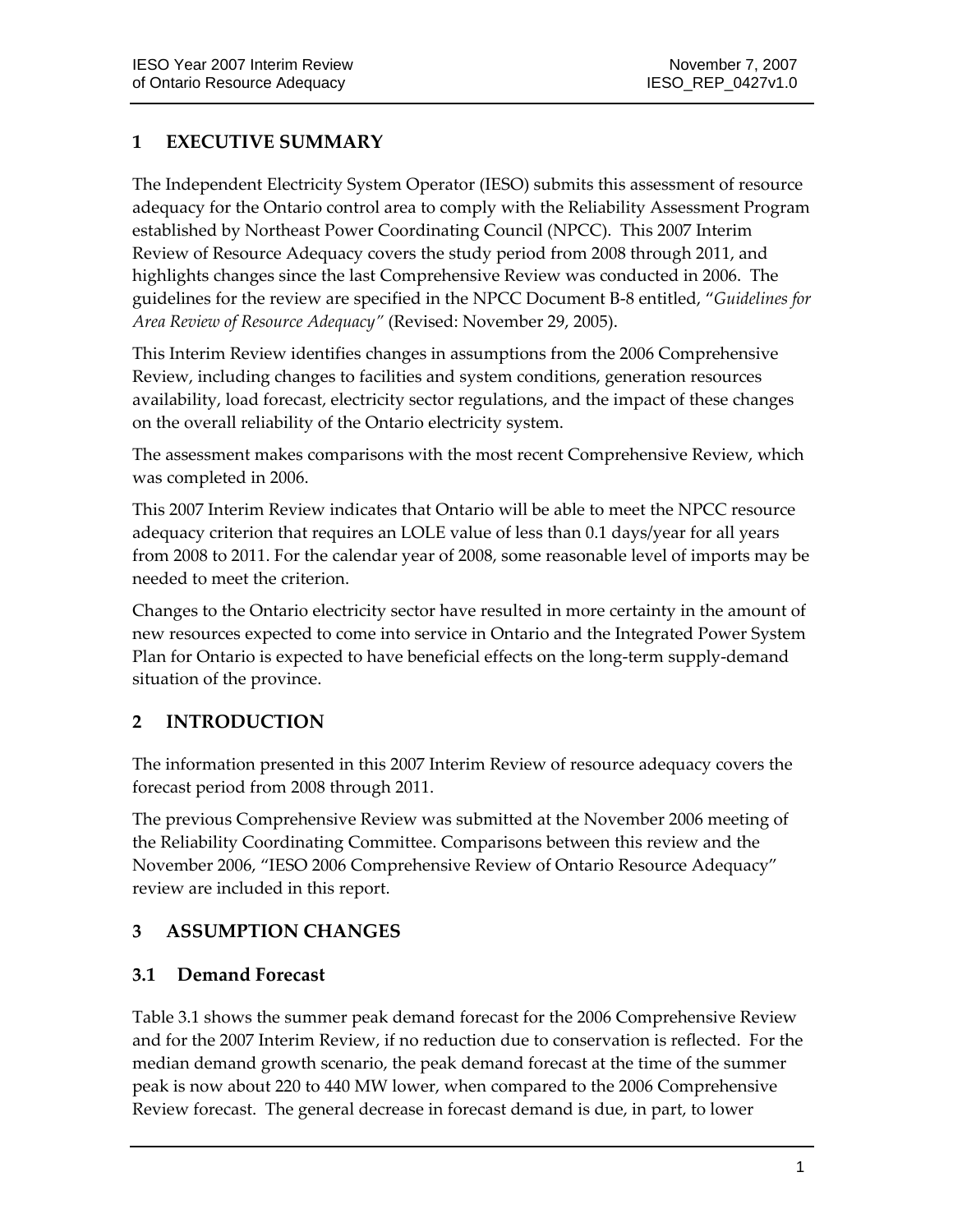demand from the energy‐intensive industrial sector. As well, conservation programs from the Ontario Power Authority and Local Distribution Companies have started to gain traction further reducing demand. At this time the quantification of conservation program impacts is at an early stage. Ontario is gaining experience with conservation, with a focus on the evaluation, measurement and verification of conservation efforts.

Table 3.1 Comparison of Demand Forecasts without Conservation Reductions – Summer Peak

|      | <b>Normal Weather Summer Peak [MW]</b> |                               |        |  |
|------|----------------------------------------|-------------------------------|--------|--|
| Year | 2006<br>Comprehensive<br><b>Review</b> | 2007 Interim<br><b>Review</b> |        |  |
| 2008 | 26,263                                 | 26,041                        | $-222$ |  |
| 2009 | 26,675                                 | 26,299                        | $-376$ |  |
| 2010 | 26,973                                 | 26,592                        | $-381$ |  |
| 2011 | 27,337                                 | 26,867                        | $-470$ |  |

Table 3.2 shows the summer peak demand forecast for the 2006 Comprehensive Review and for the 2007 Interim Review, with targeted reductions due to conservation reflected. For the median demand growth scenario, the peak demand forecast at the time of the summer peak is now about 435 to 1576 MW lower, when compared to the 2006 Comprehensive Review forecast.

Table 3.2 Comparison of Demand Forecasts with Conservation Reductions – Summer Peak

|      | <b>Normal Weather Summer Peak [MW]</b>                                  |        |                   |  |
|------|-------------------------------------------------------------------------|--------|-------------------|--|
| Year | 2006<br>2007 Interim<br>Comprehensive<br><b>Review</b><br><b>Review</b> |        | <b>Difference</b> |  |
| 2008 | 26,263                                                                  | 25,827 | $-436$            |  |
| 2009 | 26,675                                                                  | 25,717 | $-958$            |  |
| 2010 | 26,973                                                                  | 25,741 | $-1,232$          |  |
| 2011 | 27,337                                                                  | 25,761 | $-1,576$          |  |

I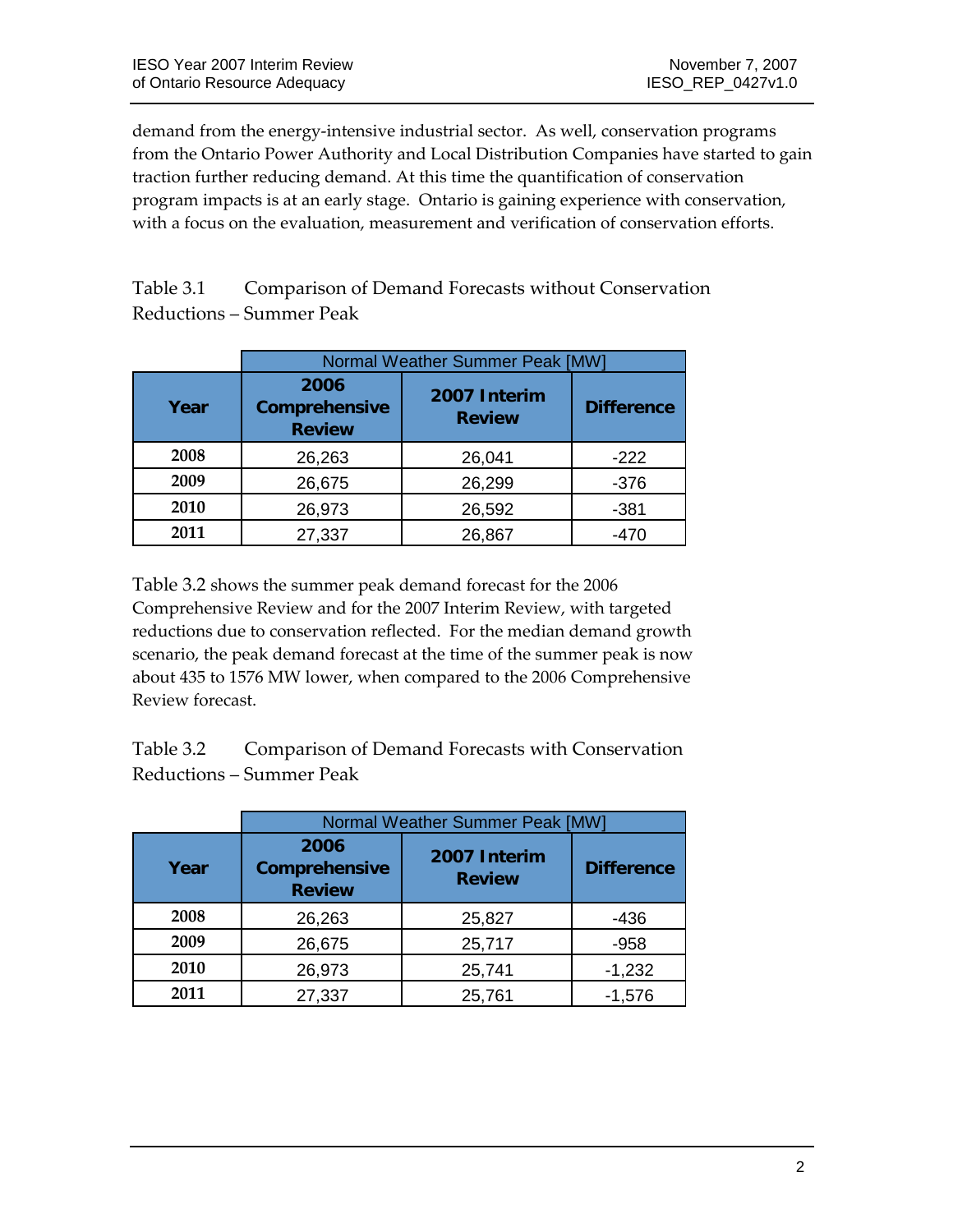#### **3.2 Resources Forecast**

I

Tables 3.3 shows the resources forecast to be available to the Ontario system at the time of the summer peak assumed for this 2007 Interim Review and for the 2006 Comprehensive Review.

The near-term action plan of the OPA identifies that the OPA will procure approximately 1,400 MW of conservation and demand management resources, up to 2,700 MW of renewable resources and various gas‐fired generation projects that are required for local area supply and transmission relief. The capacity targets for the gas‐fired generation includes 850 MW of capacity in the southwest part of the Greater Toronto Area, 550 MW of capacity in the downtown Toronto, 300 MW of capacity in Northern York region, and 450 MW of capacity in Kitchener‐Waterloo‐Cambridge‐Guelph.

|      | <b>Available Resources [MW]</b>     |                     |                   |  |
|------|-------------------------------------|---------------------|-------------------|--|
| Year | at Time of Summer Peak (July)       |                     |                   |  |
|      | 2006 Comprehensive<br><b>Review</b> | 2007 Interim Review | <b>Difference</b> |  |
| 2008 | 29,894                              | 28,359              | $-1,535$          |  |
| 2009 | 32,309                              | 31,184              | $-1,125$          |  |
| 2010 | 33,585                              | 32,146              | $-1,439$          |  |
| 2011 | 37,099                              | 31,219              | $-5,880$          |  |

#### Table 3.3 Comparison of Available Resource Forecasts

This 2007 Interim Review assumes resource availability based on the latest available information regarding existing and future resources. Since the 2006 Comprehensive Review, there have been delays to the projected in‐service dates for some new generation projects in Ontario, including the Goreway G.S. Phases 1 and 2 (860 MW) and St. Clair Energy Centre (570 MW) and several smaller hydro projects. This results in significantly less available resources at the time of the 2008 summer peak. These delayed projects are expected to be in‐service by the summer of 2009. Several other projects that were previously identified to be in‐service for the summer of 2011 are no longer identified to come into service by that time.

All coal units are identified to be removed from service on December 31, 2014 in accordance with Ontario Regulation 496/07 under the Environmental Protection Act. Some units may be removed from service earlier as considered in the Ontario Power Authorityʹs Integrated Power System Plan submitted to the OEB in late August 2007. Units will only be removed from service earlier if there are adequate replacement resources available to ensure reliability. The 2007 Interim Review assumes that about 1450 MW of coal fired generation is removed from service by the time of summer peak of 2011.

In order to ensure system reliability and to support the coal replacement strategy, the government directed the Ontario Power Authority (OPA) (a) to work with the IESO to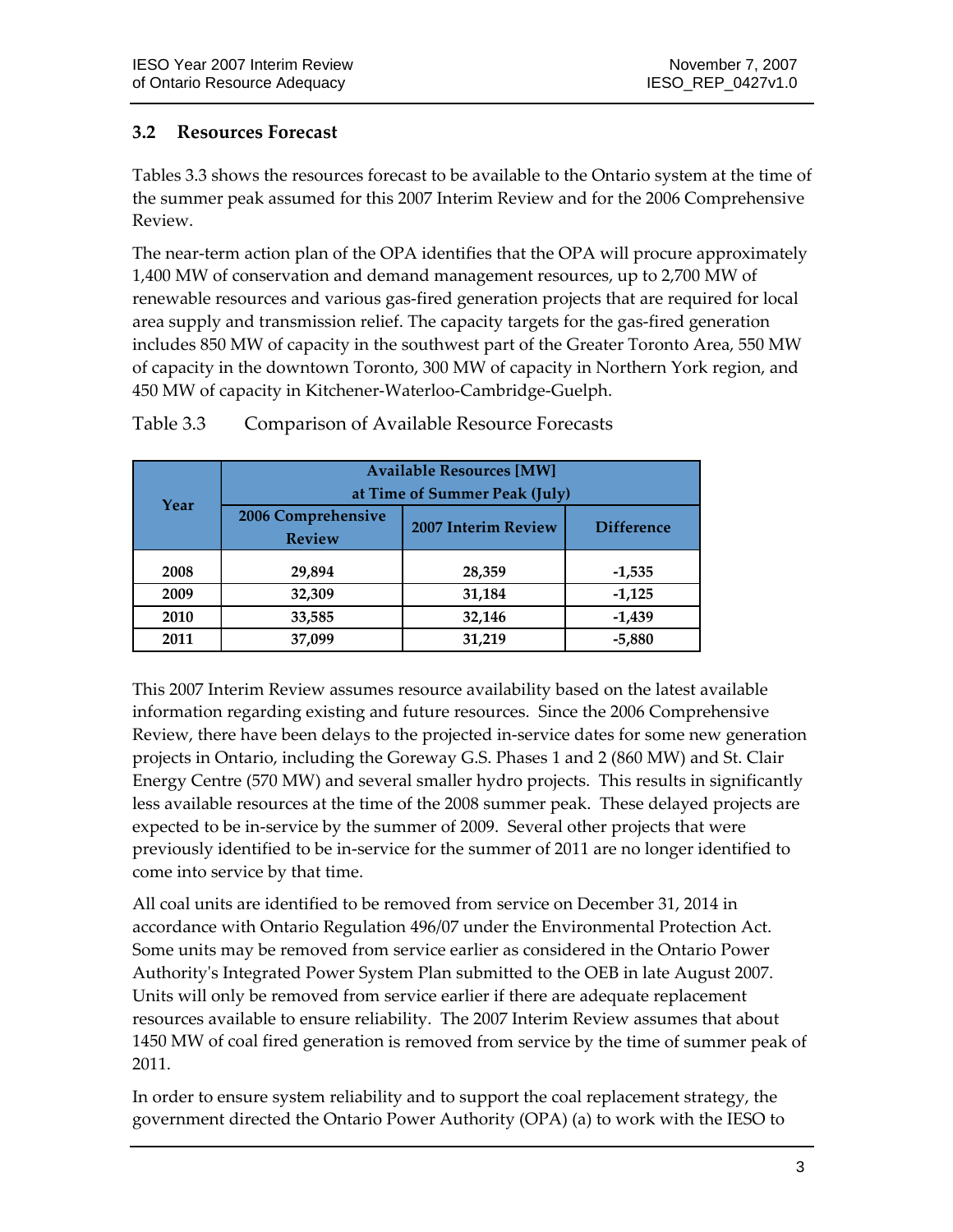develop an off coal plan and (b) to procure additional power in Ontario to address various reliability needs. The expected results of these procurements, with the latest forecast of the expected in‐service dates related to procurements are reflected in the planned additions.

# **3.3 Ontario Electricity Sector Changes**

Ontario government legislation requires the Ontario Power Authority (OPA) to submit an Integrated Power System Plan (IPSP) that covers a period of 20 years from the date of submission to the provincial regulator, the Ontario Energy Board (OEB). The first IPSP filing was submitted to the OEB on August 29, 2007. Under its legislated mandate, the OPA has the obligation to ensure long‐term supply adequacy by forecasting resource needs and preparing an integrated system plan that includes conservation, generation and transmission development. In conjunction with the IPSP, the OPA has the responsibility to procure new generation or initiate conservation programs. The expectations for new generation projects and the retirement schedule of coal-fired generation assumed for the 2007 Interim review is based on the OPA's plan.

The OPA outlines a near-term action plan that the OPA will carry out over the 2008 to 2010 period to implement the IPSP. The near-term action plan has components of conservation, renewable supply, refurbished nuclear and gas-fired generation that are reflected in this 2007 Interim Review.

#### **3.4 Transfer Capabilities**

The most significant change in transmission facilities affecting transfer capabilities during the study period is the new 1250 MW interconnection between Ontario and Hydro Québec which is scheduled to come into service on March 31, 2009. This will increase the maximum coincident import capability into Ontario by about 1250 MW.

# **3.5 Fuel Supply Diversity**

I

A diverse generation mix is critical for resource adequacy and market efficiency, through the provision of dispatch flexibility, reduced vulnerability to fuel supply contingencies and fuel price fluctuations.

A significant amount of the proposed new generation in Ontario (over 4,000 MW from 2008 to 2011) is gas‐fired. When all of these facilities are built, the volume of gas consumed for electricity generation will significantly increase. Ontario is well situated with respect to natural gas transmission and storage although some infrastructure development will be required in conjunction with new gas‐fired resources. Based on the input received from stakeholders, the IESO does not have any concern with the expected ability of the gas infrastructure to be modified to meet the future additional gas supply requirements.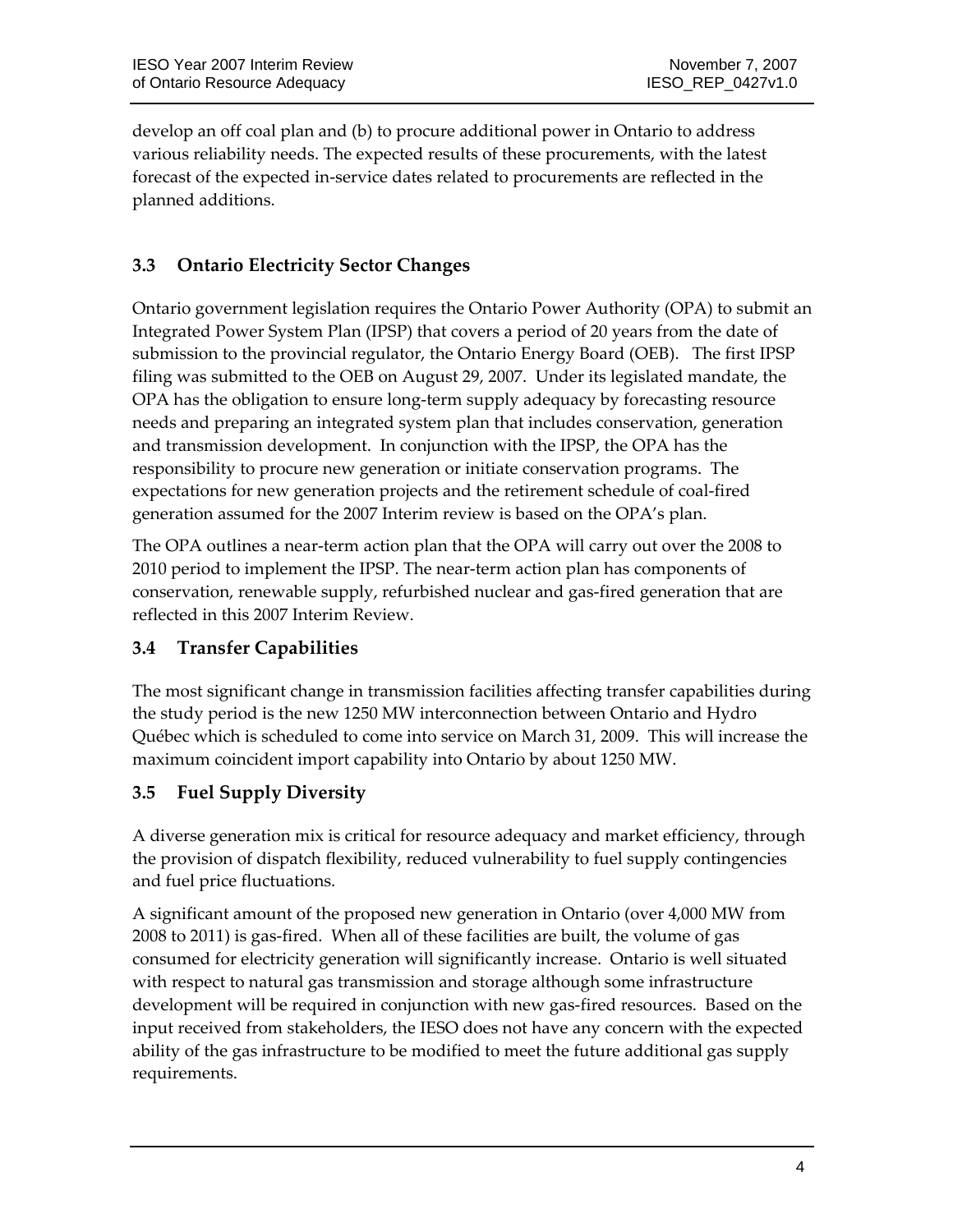In anticipation of growing amounts of gas-fired generation in Ontario over the coming years, the Ontario Gas Electric Interface Working Group (OGEIWG) was formed with various stakeholders. The group is establishing communication protocols and a framework for contingency analysis in order to manage operational and reliability issues in both energy sectors. Earlier work by this group provided cross-functional training and pipeline company input on gas‐electric day coordination relative to design of an electricity day‐ahead market in Ontario.

# **4 RESOURCE ADEQUACY ASSESSMENT**

This assessment is based on engineering judgment, IESO assessments and NPCC joint interconnected studies.

This 2007 Interim Review indicates that, for the future years in the study period horizon (2008 to 2011), there is a lower forecast of demands and there are fewer resources available at the time of summer peak compared to the 2006 Comprehensive Review. The OPA is presently reporting 9,849 megawatts (MW) of generation and demand management contracts. These contracts include 3,000 MW of nuclear refurbishment, over 5,400 MW of natural gas generation, and over 1,400 MW of renewable and demand reduction capacity. From 2008 to 2011, there is almost 9,000 MW of additional generation expected to come into service. In addition, under the OPA's Standard Offer Program, 595 MW of small distributed generation projects have signed contracts. Most of them are expected to come into service within the next three years. Given the nature of the contracts, there is increased certainty with respect to the completion of these resources compared to last year.

MARS runs were completed based on the latest demand forecast, and latest forecast of available resources. Table 4.1 provides a summary of the LOLE results from these MARS runs for four different scenarios.

|                 |             | <b>Additional</b><br><b>Resources</b> | <b>LOLE</b> [days/year] |       |       |       |
|-----------------|-------------|---------------------------------------|-------------------------|-------|-------|-------|
| <b>Scenario</b> | <b>EOPs</b> | (MW)                                  | 2008                    | 2009  | 2010  | 2011  |
|                 | no          |                                       | 3.085                   | 0.087 | 0.030 | 0.094 |
| 2               | yes         | 0                                     | 0.476                   | 0.008 | 0.002 | 0.006 |
| 3               | yes         | 970                                   | 0.100                   |       |       |       |
|                 | ves         | 756                                   | 0.100                   |       |       |       |

#### Table 4.1 LOLE Results from MARS Runs

I

Scenario 1 represents a scenario where no emergency operating procedures (EOPs) and no additional resources are included. Scenario 2 represents the scenario where EOPs are utilized. Scenario 3 indicates a scenario where EOPs are utilized and additional resources are used. The additional resources could be some combination of additional imports into Ontario and/or additional resources within Ontario, such as additional conservation. The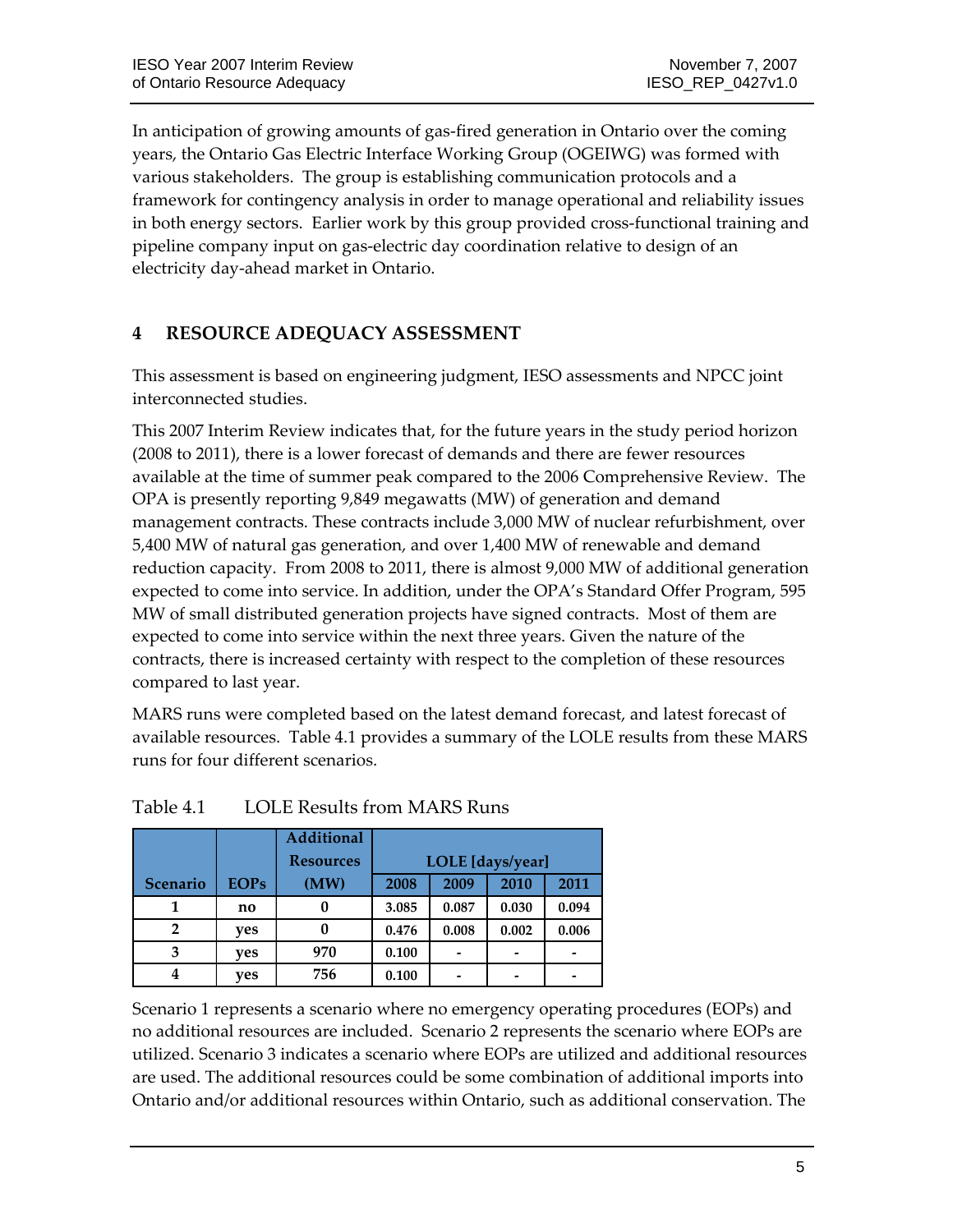I

first three scenarios consider a demand forecast that does not include the impacts of planned conservation targets. The final scenario indicates the additional resources that would be required if the conservation targets are achieved.

The IESO reliability assessment for the 2008 calendar year includes MARS runs that indicate 970 MW of imports are required to meet NPCC criterion, without considering the possible decrease in demand that would be achieved if Ontario was to meet the target level of conservation. If Ontario achieves the target conservation amounts, the need for imports would be 756 MW. In either scenario, the estimated interconnection support is well below the available interconnection support considered available based on the latest NPCC Tie Benefit Report.

For the 2009 to 2011 calendar years, both the demand and the available resources are now forecast to be lower than the forecast for the 2006 Comprehensive Review. MARS results indicate that Ontario is expected to be compliant with the NPCC criterion, and the target LOLE of 0.1 days per year can be achieved without the need for imports into Ontario.

## **4.1 Alleviating Factors and Contingency Mechanisms**

There are several study assumptions which may change in such a way that reserve levels in Ontario could be higher than presented in this 2007 Interim Review, including the amount of new generating resources available, the amount of conservation or the amount of demand response, the amount of imports and the amount of generation that may be on planned outage.

The present plan identifies that some coal-fired generation will begin to be removed from service in 2011. However, if future assessments identify reliability concerns, it is possible to defer the shutdown of these units.

Every quarter, looking out 18 months into the future, the IESO assesses the integrated generator and transmission outage plans of market participants. Periods where outages result in inadequate resource levels are identified to generators and transmitters. If market participants fail to proactively reschedule outages to mitigate concerns, the IESO may veto outages in the near-term to ensure sufficient capacity is available to meet nondispatchable demand.

The relief that can be expected from this measure can range from 0 MW to over 2,000 MW or more as outage programs resume in September. Deviation from initial generator outage plans through outage rescheduling and rejection are not always desirable. This could stretch the ability of generator owners/operators to accommodate larger amounts of outages over shorter time periods and may increase forced outage occurrences. Operational experience so far indicates generator owners are usually able to adapt their outage plans.